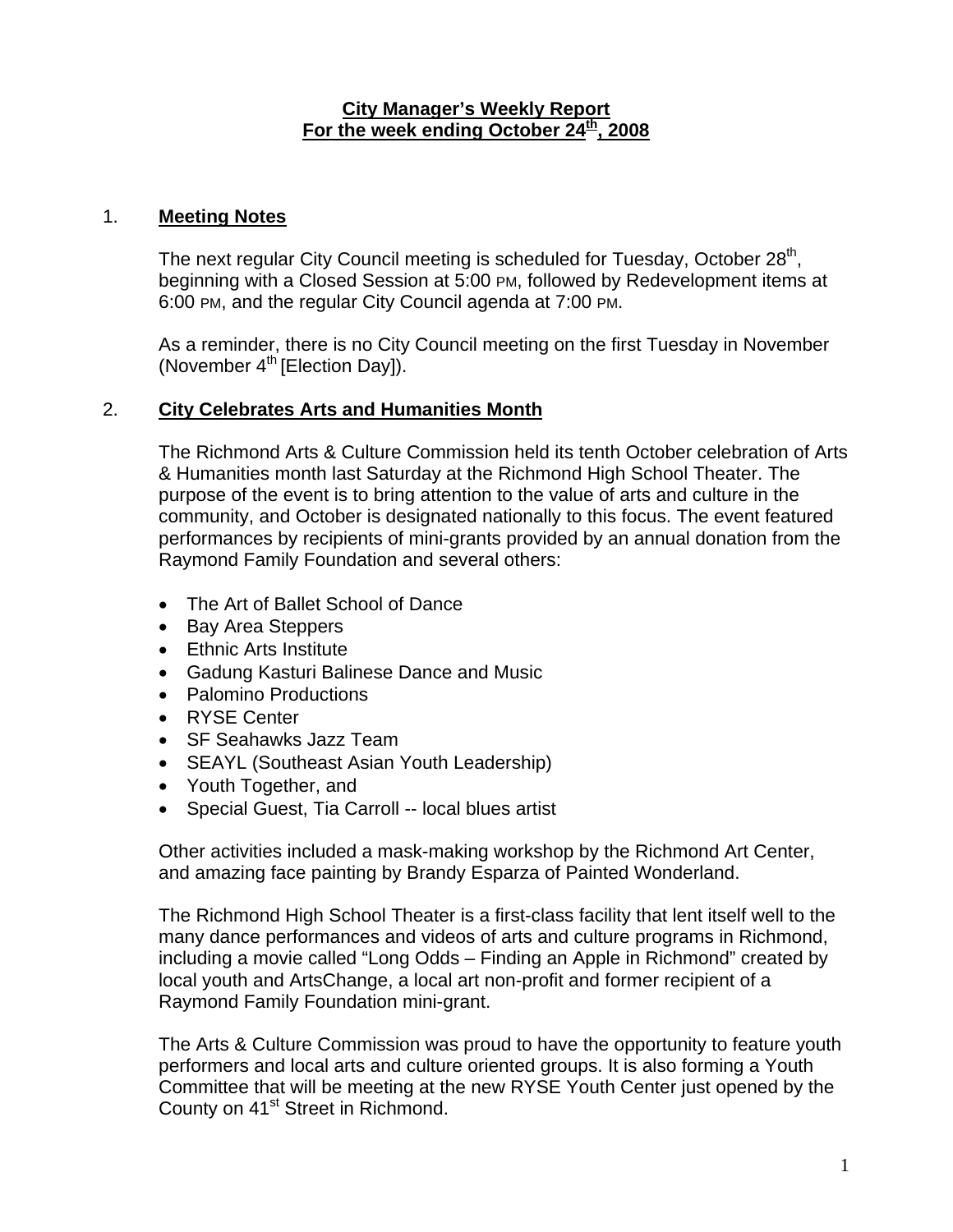# 3. **Wastewater Revenue Refunding Bonds**

On Wednesday, the Finance Department completed the sale of \$33 million of Wastewater Revenue and Refunding Bonds, Series 2008, refunding the prior bonds issued in 2006 which were insured by recently credit downgraded Ambac. The new bonds are backed by a Letter of Credit from Union Bank of California and carry an initial interest rate of 2.4%, representing a significant savings in interest costs. In the past six months, the Wastewater Enterprise's credit rating, as assigned by Standard & Poor's Rating Service, has received two separate upgrades, equal to a full five notches to the current "AA-". The improved rating reflects the system's strong debt service coverage, approved rate schedule and system capacity.

## **4. Audit of Measure C Funds**

The City of Richmond was randomly selected by the Contra Costa Transportation Authority (CCTA) for an audit of its use of Measure C funds this past fiscal year. The results of the audit reported no findings or questioned costs and gave the City a clean opinion. The City of Richmond receives a little over \$1 million each year in Measure C "return-to-source" revenue, which is a critical element of funding for pavement maintenance programs, in addition to project specific revenue. The existing Measure C is a half-percent transportation sales tax that was approved by Contra Costa County voters in 1988, and will be officially replaced by voterapproved Measure J in 2009, providing the same tax rate and similar project specific and return-to-source funding for the City of Richmond.

### 5. **Hilltop Drive Overpass Replacement**

As you know, the Richmond exit at Hilltop Drive off of I-80 has two overcrossings. One overcrossing handles the westbound traffic on Hilltop Drive over I-80 (this is the newer bridge) and the other handles the eastbound traffic. As I previously reported to you (June  $27<sup>th</sup>$ ), Caltrans has a project to remove the eastbound Hilltop Drive bridge and replace it with a new one. This work is to correct the seismic issues that they have with the piers and abutments, and will also raise the vertical clearance of this bridge to match the westbound bridge.

During the bridge demolition, the freeway will be fully closed in both directions for about 14 hours. The traffic will be detoured around the bridge area via the interchange off/on ramps. This closure will be done at night between a Saturday and a Sunday.

During the construction of the new bridge, and improvements to the interchange landscaping, a permanent detour will be set up using Blume Drive as the connector to the freeway between Hilltop Drive and the Richmond Parkway.

Unfortunately, the bridge closure associated with this project was scheduled to occur during the height of the holiday shopping season, and the manager of Hilltop Mall contacted the City of Richmond to indicate his concerns regarding financial impacts on mall retailers. As a result, Public Works Director Yader Bermudez